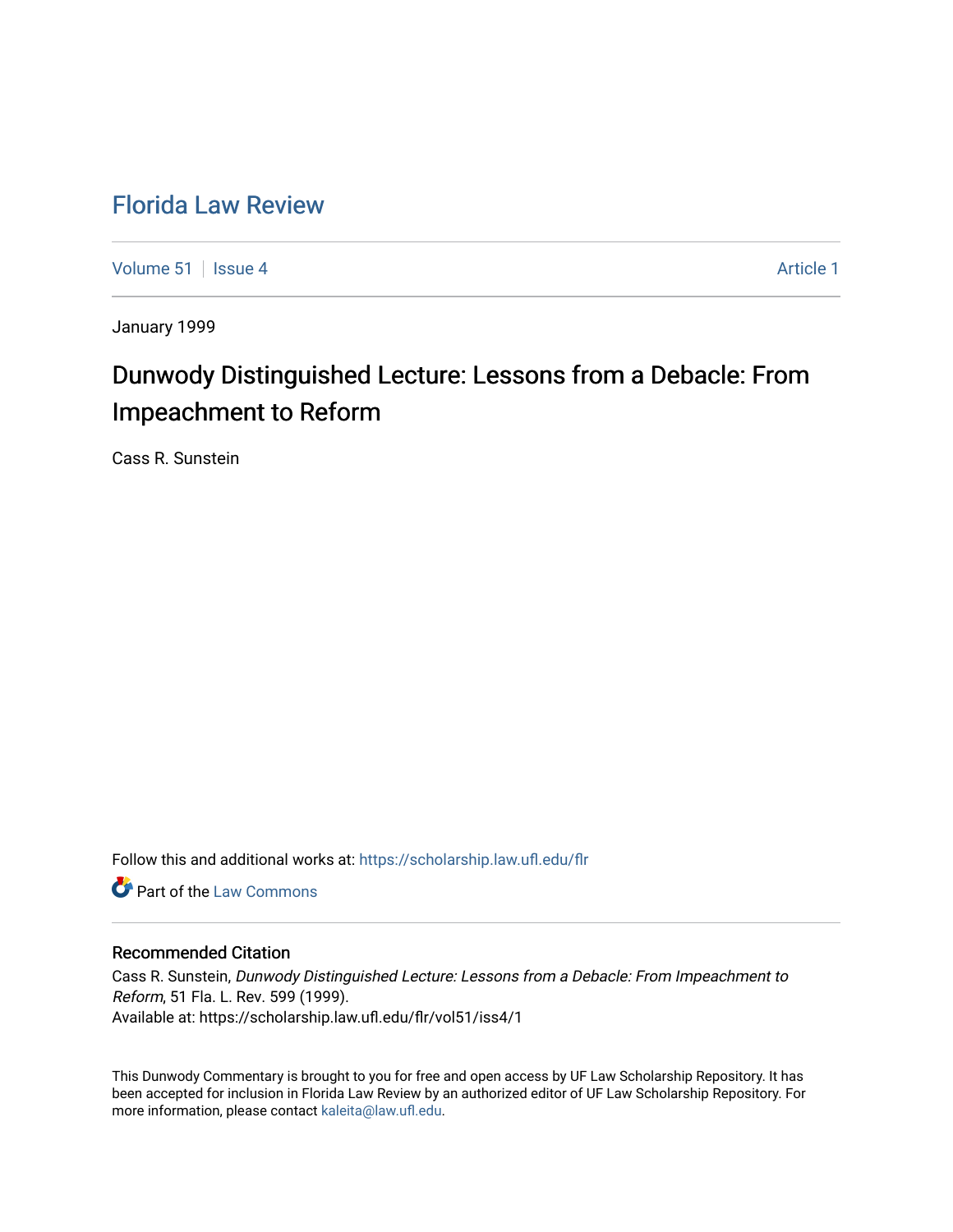## **Florida Law Review**

**Founded 1948**

**Formerly University of Florida Law Review**

**VoLuME51 SEPTEMBER 1999 NUMBER 4**

## **DUNWODY DISTINGUISHED LECTURE IN LAW**

### **LESSONS** FROM **A DEBACLE:** FROM IMPEACHMENT TO REFORM\*

## *Cass R. Sunstein\**

We have now had the second impeachment of a President in the Nation's history, and it is actually the first impeachment of an elected President. The previous impeachment concerned an unelected President and was politically inflected in obvious ways after the Civil War and the death of  $\mathring{\text{L}}$  incoln.<sup>1</sup> What might be done now, now that it appears to be over, is to see if we can make something good of it. Often in American history, when we have had a serious problem, there have been reform efforts that

*1, Cf generally* **WHl/AMH.** *REHNQUIST,* **GRANDINQUESTS:THE HISTORICIMPEACHMENTS OF JUSTICE SAMUEL CHASE AND PRESIDENT ANDREW JOHNSON** 245 (1992) (discussing the impeachment of Andrew Johnson).

**<sup>\*</sup>** *Editor's note:* Portions of this Lecture are reprinted with permission of the publisher, Georgetown University and Georgetown Law Journal. © **1998.** Additional portions of this Lecture are reprinted with permission of the publisher, the Trustees of the University of Pennsylvania and the University of Pennsylvania Law Review. © **1998.** This address was presented at the University of Florida Fredric **G.** Levin College of Law on March 19, 1999 as the annual Dunwody Distinguished Lecture in Law. To retain the speech's original character, it has been edited only sparingly. Footnotes have been added where material is directly quoted and where further readings might prove useful or interesting. A **VHS** copy of the Lecture is on file with the Florida Law Review.

<sup>\*\*</sup> Karl N. Llewellyn Distinguished Service Professor, University of Chicago Law School and Department of Political Science. I am grateful to the faculty and students of the University of Florida Levin College of Law for their extraordinary kindness on the occasion of the annual Dunwody Lecture. This Lecture draws, at times very heavily, on two of my previously published papers: *Bad Incentives and Bad Institutions,* 86 GEo. **L.J.** 2267 (1998); and *Impeaching the President,* 147 **U.** PA. L. REv. **279** (1998). I draw on these papers, written well before the conclusion of the proceedings involving President Clinton, in order to explore some general lessons that might be drawn from those proceedings. The reader **is** asked to make allowances for a transcript of oral remarks.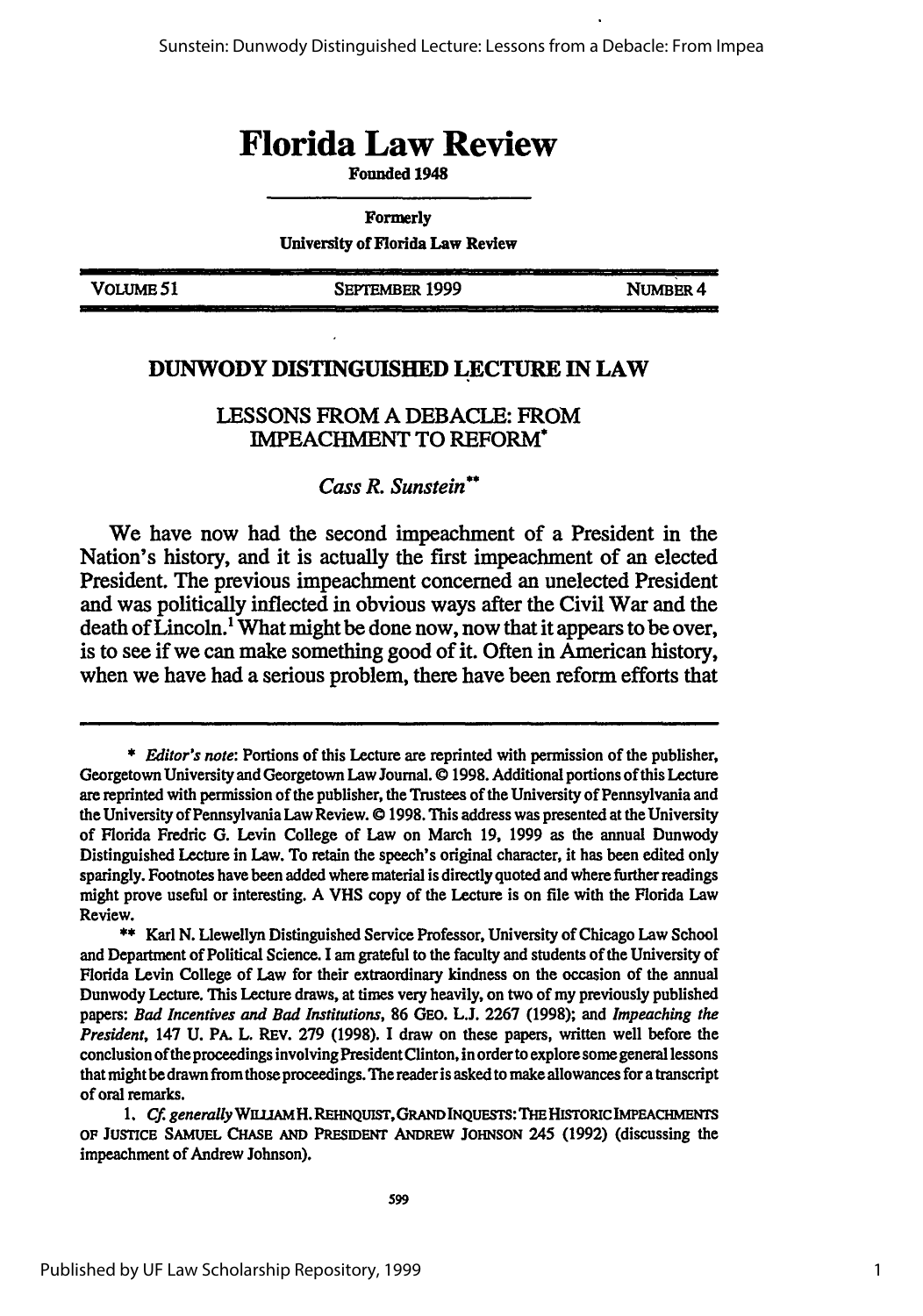have made something bad into something better. It is quite early to get an historical sense of this astonishing set of events, but maybe it is not too early to have some preliminary reactions. I am going to propose two general thoughts and three particular thoughts. So there are really five thoughts, in sum.

The first general thought is that Congress ought not to renew the Independent Counsel Act.<sup>2</sup> There has been a kind of revisionist learning in the last weeks that this is an Act that should be salvaged in one form or another. My first suggestion is that the Independent Counsel Act should be allowed to die a quiet death in June 1999 when it is scheduled to expire. There are some general lessons that come from this suggestion. One has to do with the omnipresent danger of turning political disagreements into criminal charges-a danger which we saw realized under President Reagan when allegations of criminality on the part of the President and some of his top people were widespread. Oliver North went to jail. And, under President Clinton, we have seen the same thing. This is a pathology when political disagreements turn into criminal charges.

The other general lesson has to do with the nature of liberty under law. And here, the suggestion is that one of the most important guarantors of liberty under law is that prosecutors have a wide range of possible targets and limited resources. Therefore, most of us are immunized from the prosecutorial gaze. It is not because there are not things that might raise an eyebrow once in a while, but because the prosecutor, who has a wide net and a limited budget, has to focus on really legitimate and extreme cases. At least, unless something has gone very sour. So the suggestion is one of the sources of liberty under law is the conventional set-up of the prosecutor's office, which creates a safeguard against abusive or individualized charges.

Okay, that is about the Independent Counsel Act.

On impeachment, my suggestion is that the Nation ought to adopt, as explicitly as we can, a kind of agreement that impeachment is generally, if not always, limited to large-scale abuses of distinctly public power. The suggestion is that both parties ought to adopt something like an arms control agreement—a kind of pact—that says that unless the President has abused authority in a large way—authority that he or she exercises by virtue of being President—then the political remedies, the ordinary ones, of hearings, soundbites, laws, and budget will be the ones that are used, not the impeachment process. This is a suggestion that there ought to be a norm of reciprocity, really, within the political process, in which Democrats and Republicans converge on a judgment that impeachment should not be used except in the most extreme possible cases. Now, that

**<sup>2. 28</sup> U.S.C.** §§ **591-599 (1996).**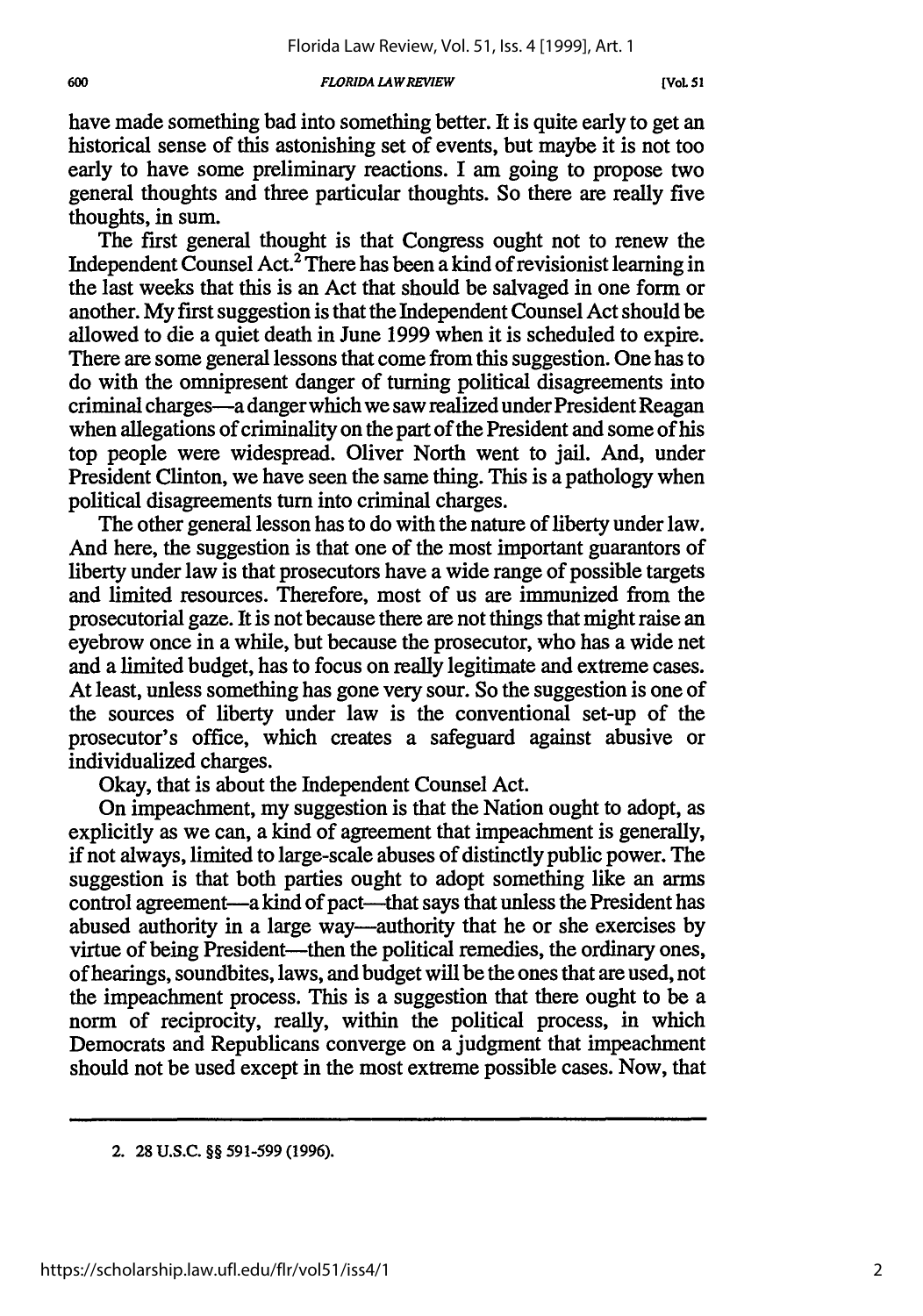notion is intended to pick up on my belief that the impeachment of President Clinton was unconstitutional, a violation of the constitutional responsibilities of the House of Representatives. But those who reject that view might be able to agree on the proposition that impeachment should be limited to the most extreme cases on the theory, perhaps, that President Clinton's case was one of the extreme cases, for reasons I will get into.

I now have three more minor suggestions. The first quick one is that the Supreme Court's decisions in *Morrison v. Olson' and Jones v. Clinton4* were disastrous, and, in retrospect, astonishingly obtuse. If you read Justice Scalia's dissenting opinion in *Morrison,* he nailed the objections to the Act a long time ago. In *Jones,* the Court suggested that a civil action against the President could not possibly divert the President in any serious way. These decisions were disastrous and obtuse, but they were nonetheless correct; the remedy for them, therefore, is statutory and not constitutional. The recent rebellion against the Supreme Court is not born out by the nature of the cases.

The second proposition is the saddest of the whole set. And, that is, we now have fresh reason to doubt the fashionable ideas that constitutional interpretation ought to be a responsibility of legislatures and that we ought to have some optimism that legislatures can carry out the task of interpreting the Constitution fairly. In reaction against, I think, the Warren Court's aggressive use of the Constitution, there has been a lot of suggestion, crossing political lines, that we ought to entrust our elected representatives, more than we have, with the job of thinking seriously about the Constitution's meaning. This is just one incident, and it is an unusual one, but it does supply some new grounds for skepticism about the notion that constitutional interpretation on the legislature's part can be immunized from partisan-even grossly partisan-considerations. This is the least happy note.

My last ancillary suggestion is that it is not correct to say that the law of sexual harassment is broken. Many people have held the law of sexual harassment responsible for the events of the last two years. But, it does need to be fixed—in one smallish, but quite important, way.

To orient discussion, let us think a little bit about what the founders of the Constitution tried to create, and how they tried to create it. We might think, as a kind of shorthand, that they had a picture of democracy which had a revolutionary feature: they wanted to combine a high degree of political accountability with a commitment to deliberation and reasongiving. They sought to ensure that outcomes would be supported by reasons, not just power, and that if public force was going to be used

1999]

<sup>3. 487</sup> U.S. 654 (1988).

<sup>4.</sup> **520 U.S.** 681 (1997).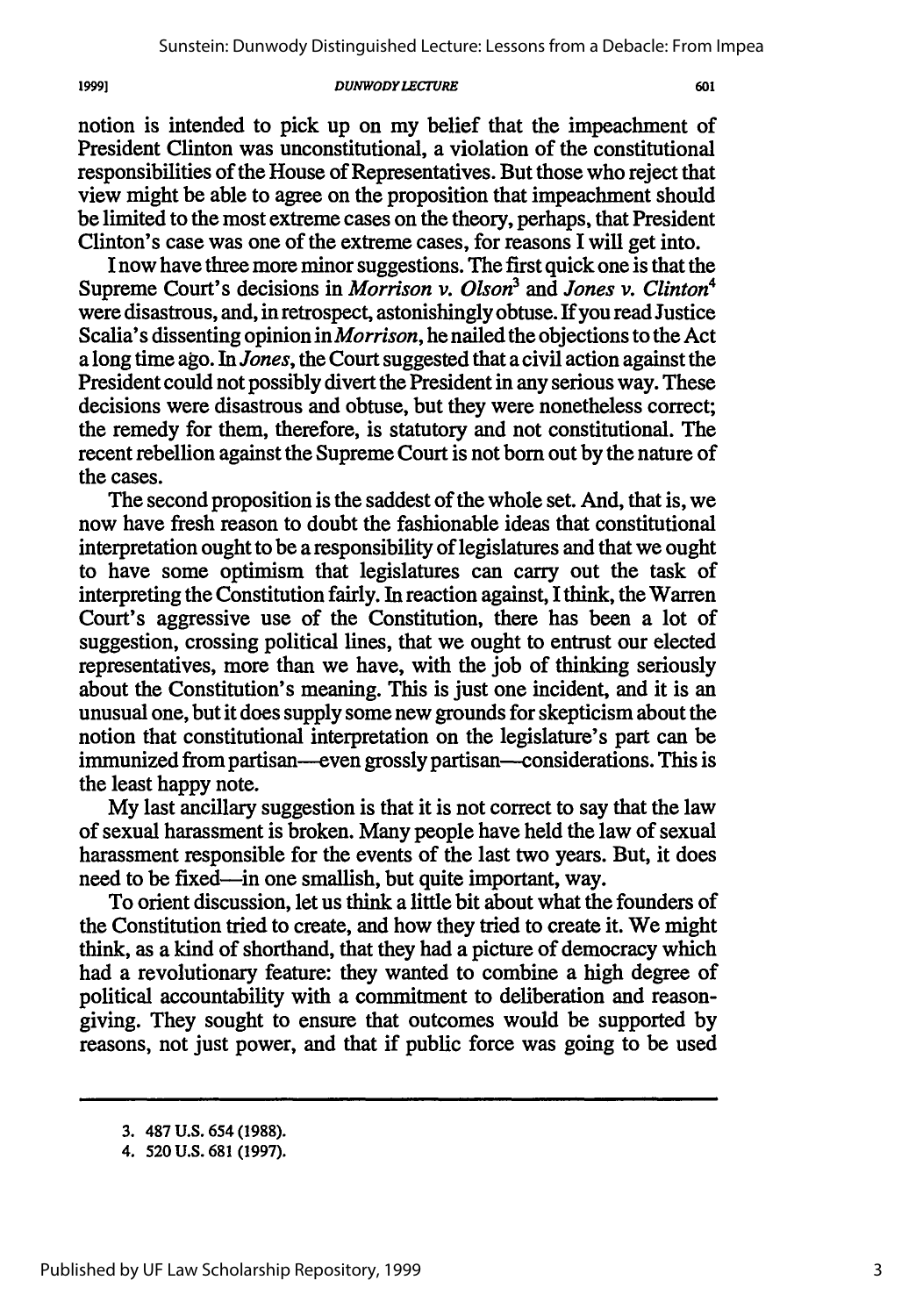#### *602 FLORIDA LAW REVIEW* **[VoL 51**

against someone or on someone's behalf, there ought to be a degree of reflection first. This notion was that we would have a deliberative democracy combining popular responsiveness with reason-giving. What the Framers added to that goal was an understanding of likely incentive effects of different institutions. And, at their most ingenious, what they sought to create were institutions that would have a realistic picture of human nature, and would use that in the service of the ideal of deliberative democracy. The notion of national representation, of which Madison was so fond, was designed to ensure a kind of separateness from the play of faction, so that representatives could engage in deliberative tasks. In Madison's words, this would allow our representatives "to refine and enlarge" the public view, rather than just replicate it.<sup>5</sup> That is to suggest that we might think of the Constitution's structure as attempting to wed an ideal—that of a deliberative democracy—with some mechanisms which were attuned to incentive effects. What institutions will have what incentive effects on what people?

Now, let us turn to the Independent Counsel Act, and think, in particular, about the incentives it creates for the most important actors in our system, such as political officials generally; the media; and the independent counsel, herself or himself. If you look at political officials generally, any party that is out of power is under tremendous pressure by virtue of the Act's existence to call for the appointment of an independent counsel when allegations of wrongdoing are made, and to draw attention to the independent counsel's activity or inactivity as the proceedings go on. Under the Independent Counsel Act, whenever a party is out of power, one or more members of that party have a tremendous incentive to call on the Attorney General to appoint an independent counsel, to ensure that serious allegations of wrongdoing are taken seriously by someone who is not in the President's pocket. It is no wonder that no matter whether that Congress is controlled by Democrats or Republicans, no matter which is in the majority or minority, a certain number of members of the party opposed to the president in office will spend a considerable of time calling for the appointment of an independent counsel. So much so, that the pressure to appoint an independent becomes for an administration nearly irresistible. Hence, it is the case that every administration since the Independent Counsel Act has been enacted has been subjected to an independent counsel investigation at least once.6 It is not as **if** corruption is high; it is that the incentive effect is created by the Act for members of the opposing party, and the ability to resist that pressure on the Attorney General's part is extremely limited.

**<sup>5.</sup> Tm FEDERALST No. 10 (James Madison).**

*<sup>6.</sup> See* **Cass R. Sunstein,** *Bad Incentives and Bad Institutions,* **86 GEO. L.J. 2267, 2283 (1998) (providing an appendix detailing investigations under the subject Act).**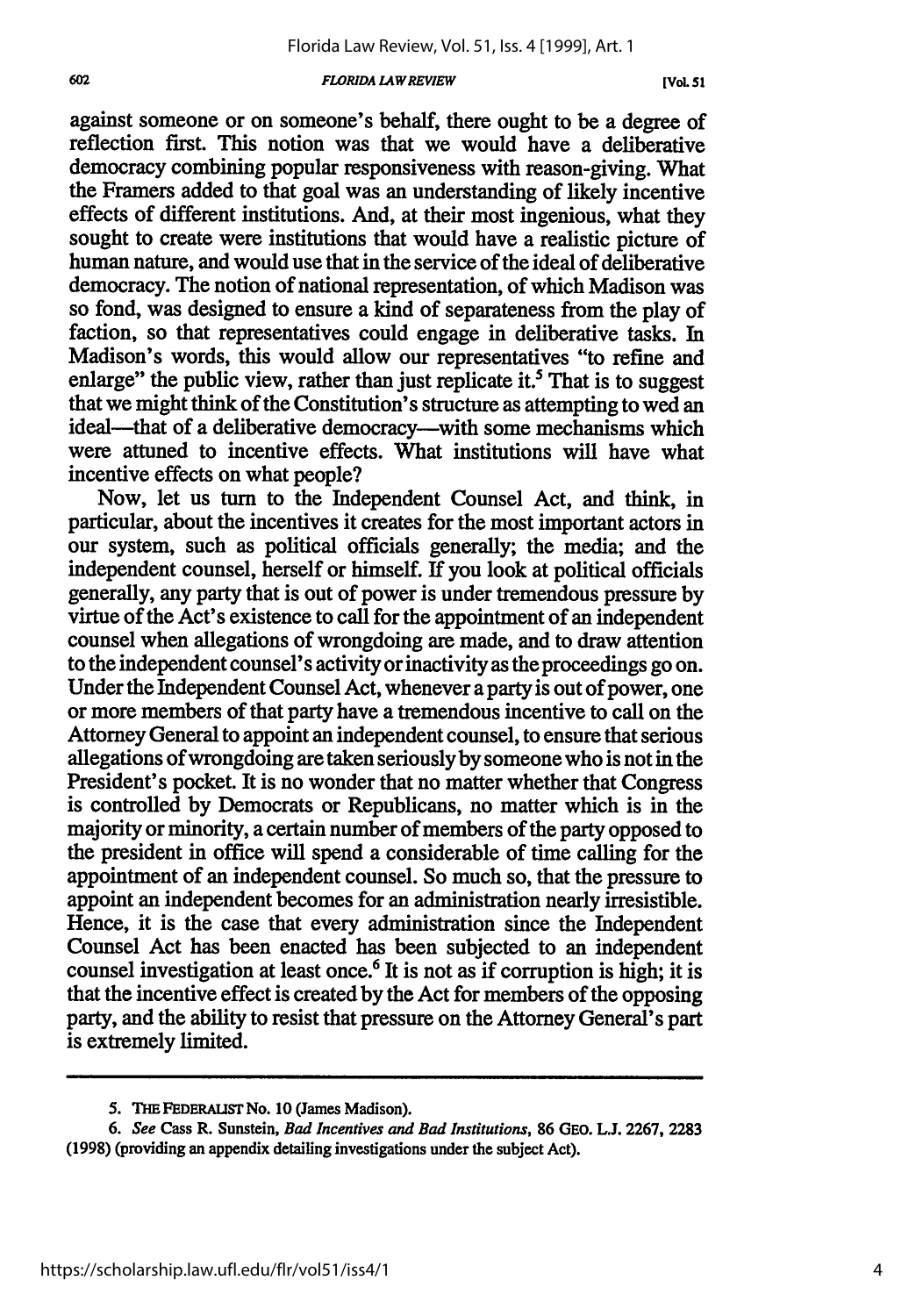1999]

Politicians who think the appointment of an independent counsel would not be a good idea-it would be diversionary or such-are unlikely to resist their fellow Democrats' or fellow Republicans' pleas, because it makes them look soft on corruption or soft on the opposing party. So, the pressure for opposition and scandal-mongering is very hard to resist for members of the opposing party. If we look at the media in particular, the Framers hoped that the media would serve the interest of having a genuinely deliberative democracy. But in the current media, it is no news to say that there is a tendency for sensationalism. What is a little more interesting is to suggest the way in which the Independent Counsel Act feeds and aggravates that tendency, by diverting attention from problems such as the increase in asthma in the inner-cities to such problems as whether the Vice President made the phone call from the wrong office. The truth is that scandals sell, and newspaper people know that fact. They are under tremendous pressure to cover political scandals, even if they would like not to.

I remember fairly early in the Lewinsky scandal, I had a call from someone at the *Washington Post.* And this was frustrating to get these calls about details of where someone was and where some piece of clothing was. So I said to the reporter, "Don't you wish you were working on something else? Do you ever get sick of this topic? It seems to be what you are spending all your time on." And she said, "I hate my job. I really went into this because I wanted to cover things that really mattered to people. But, if we don't do it, some other newspaper is going to. And, if they do, and we don't, we're going to be at a competitive disadvantage in the marketplace. The editors know that, and we're stuck." They are in kind of a race to the bottom with respect to competitive pressures. The independent counsel is not responsible for the tendency, but the Act tends to aggravate it, insofar as attention to complaints of criminal allegations tends to sell newspapers and attract viewers, and not doing that has the opposite effect.

Let us think for a moment about the incentives faced by the independent counsel himself or herself. What got me thinking about this was not the Clinton administration's difficulties with independent counsels, but the Reagan administration's. In particular, the sad tale of Theodore Olson, the Assistant Attorney General of the Morrison and Olson cases. He was and is an extremely honorable person who defended President Reagan quite vigorously against allegations that the Justice Department had wrongly invoked executive privilege in connection with investigations of environmental policy. He testified very vigorously before Congress. Some members of Congress alleged, implausibly, that he perjured himself. Now, if you can name cases in which perjury before Congress has resulted in serious criminal investigation, you are an expert. If you can name cases in which people have perjured themselves before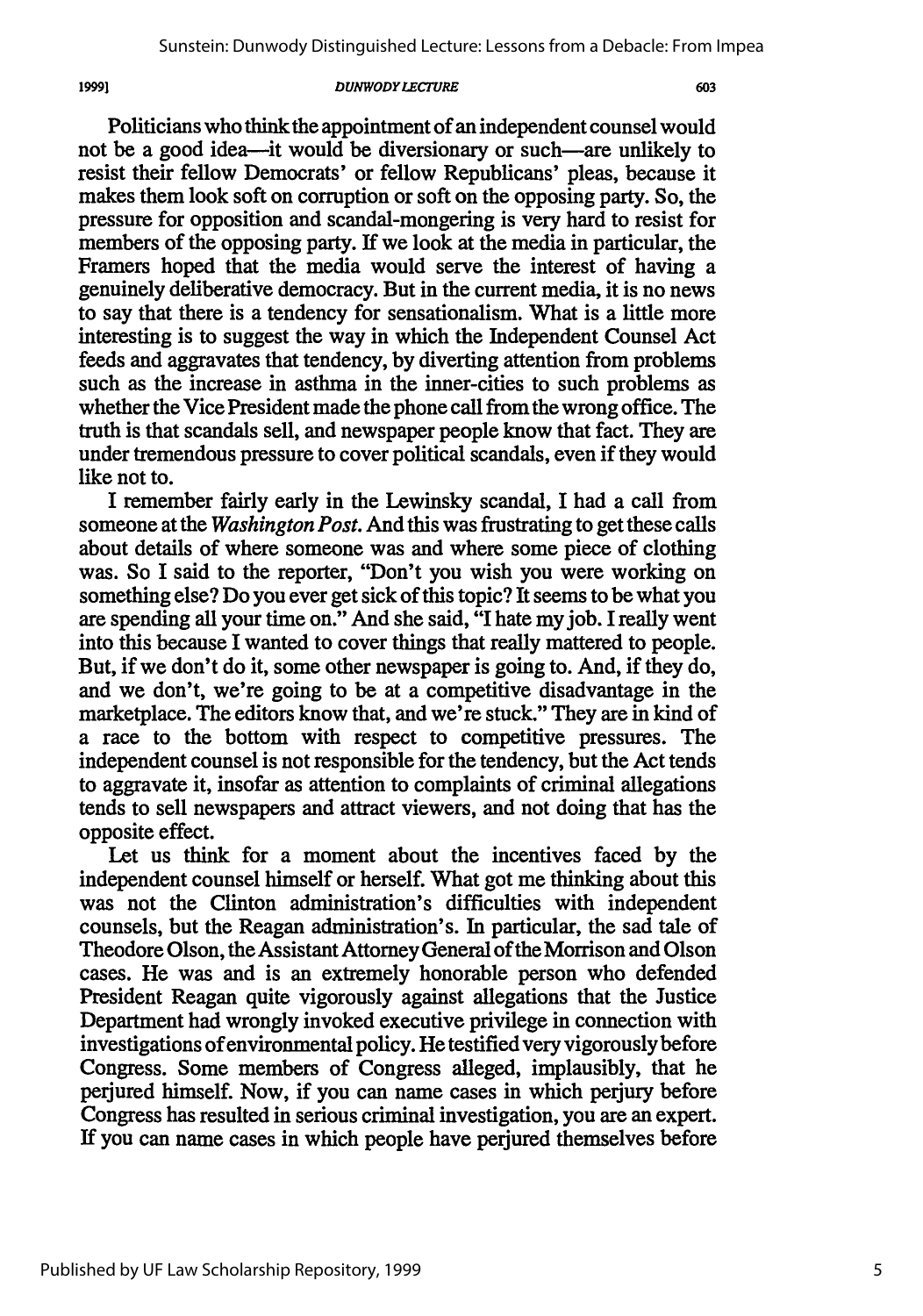**[VCOL** *51*

Congress, you just watch T.V.

The number of cases in which people are subject to serious criminal investigation because of misstatements before Congress is either trivial or zero. Nonetheless, Olson faced several years of serious criminal investigation, spending millions of dollars of his own money to fend off an indictment which was, after those years of investigation, ruled meritless **by** the independent counsel herself.

The problem is that from the standpoint of the independent counsel, you have one person to focus on and there are two options: indict or not indict. Not to indict looks like a waste of time, indictment looks heroic—a kind of Archibald Cox act. The distortion stems from the fact that the independent counsel, unlike most prosecutors, has one target rather than many and an unlimited rather than limited budget, which produces an incentive for zealotry. This is not a suggestion that any one of the independent counsels is dishonorable or part of a conspiracy or anything like that. It is a suggestion that the problems we have seen under the Act are a natural product of the incentive effects of the office of the independent counsel, which creates a kind of fixation on particular people and particular events with a kind of bias toward detailed investigation and, ultimately, indictment.

Cases that ordinary prosecutors would spend no more than ten minutes on (or no time at all) become the occasion for weeks, months, years of investigation. For public servants generally, the Independent Counsel Act creates a bad incentive, too. Everyone who accepts a Cabinet-level post knows that the possibility is far from trivial that they will be subject to an independent counsel investigation and, ultimately, be indicted-even if they are like ordinary people or a little worse or a little better. The risk of a credible and specific allegation being made against anyone in the position to be appointed to the Cabinet is pretty high, and everybody knows that before the fact, which creates a disincentive to become a public official. It is not the worse thing in the world, but it is an adverse effect.

Now, as a good Chicagoan, I am required by my contract to use the words "cost benefit analysis" in every talk, and to undertake a little cost benefit analysis. And, we would have to say that, on the benefit side, there is something rather than nothing. That is, the Act does deter official wrongdoing and it has punished genuine official wrongdoing. Judge Starr has found some and Judge Walsh did, too. So, it is not as if there is nothing on the benefit side. But the cost in terms of the incentives created for the independent counsel, the media, members of opposing parties, and prospective public servants is extremely high, and it would be very good to try to figure out a way to obtain the good without the bad.

Now we probably do not have to be very adventurous to think about how to do that. For over 180 years of the Republic's history we have had serious investigations of wrongdoing on the part of high level executive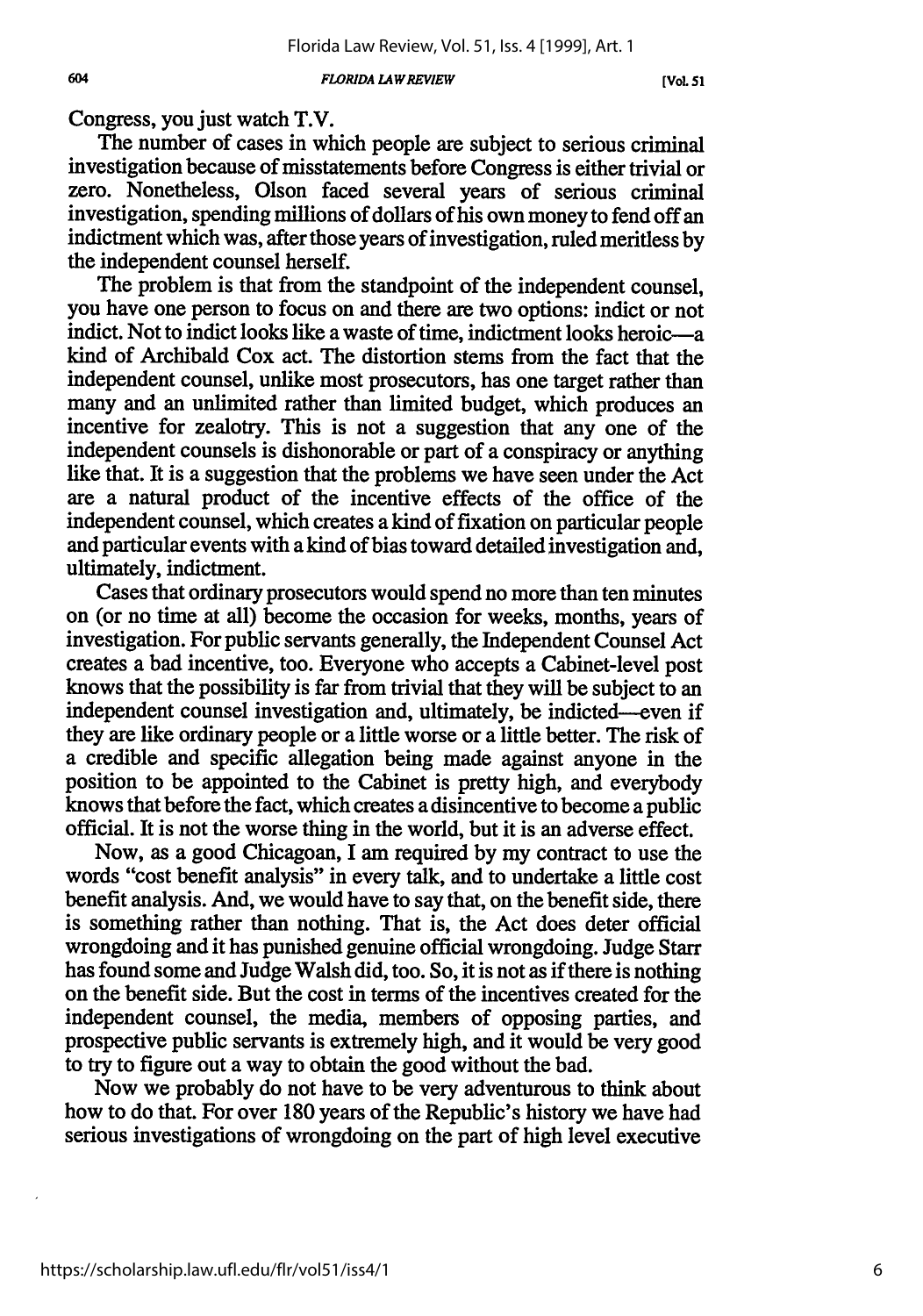branch officials. They came from the United States Department of Justice. Sometimes, in the extraordinary cases, the Department of Justice would, by regulation, create an independent counsel, and the system worked pretty well; it was not broken. The Watergate example, sometimes taken to be the strongest argument on behalf of the Independent Counsel Act, seems more to be the strongest argument against the Independent Counsel Act. The Watergate situation was handled not with an independent counsel statute but with some combination of ordinary Justice Department activity and political safeguards. You will recall that President Nixon had Archibald Cox fired-unlawfully, by the way. He was, by regulation, an independent counsel, and President Nixon replaced Archibald Cox with another independent officer, Leon Jaworski—who did his job well. The system worked plenty well enough without an Independent Counsel Act.

There is no reason to mend rather than end this Act, because any version of the Act that results post-mending will continue the tendency, in one form or another, to abridge the safeguard provided by wide focus and limited funds, or to continue the trend to turn into criminal charges essentially political disagreements. There is no reason for the Nation to continue to face those dangers. If we go back to the old regime which worked plenty well enough, we will do just fine. So much for the Independent Counsel Act.

What about impeachment? Well, if we want to come to terms with the constitutional words "high Crimes and Misdemeanors,"7 we would like to probably look at the matter in two different ways. If we have a Justice Scalia-like approach to the Constitution, we will want to do it from the standpoint of the original understanding. What did the Founders think in, say, 1789? If we have a different approach to the Constitution, we might look at the whole picture of our constitutional history to try to figure out the kind of implicit common law of impeachment that the Nation has followed. Let us do it both ways, briefly.

If you look at the Constitution, the terms do not tell you a tremendous amount-"Treason, Bribery, or other high Crimes and Misdemeanors."<sup>8</sup> Can we get anything out of that language if we try to transport ourselves in a time machine back into 1789? Well, maybe the keyword in the phrase is "or"-"Treason, Bribery, or other high Crimes and Misdemeanors."<sup>9</sup>

We might think to ourselves that these ambiguous terms, "high Crimes and Misdemeanors," ought to be understood by seeing what the Framers' defining central cases were. This is nothing like a decisive legal argument, but it is suggestive. If the Framers were thinking of "treason, bribery, or other high crimes and misdemeanors" you might think that they were

19991

**<sup>7.</sup> U.S.** CONST. art **H,** § 4.

**<sup>8.</sup>** *Id.*

*<sup>9.</sup> Id.* (emphasis added).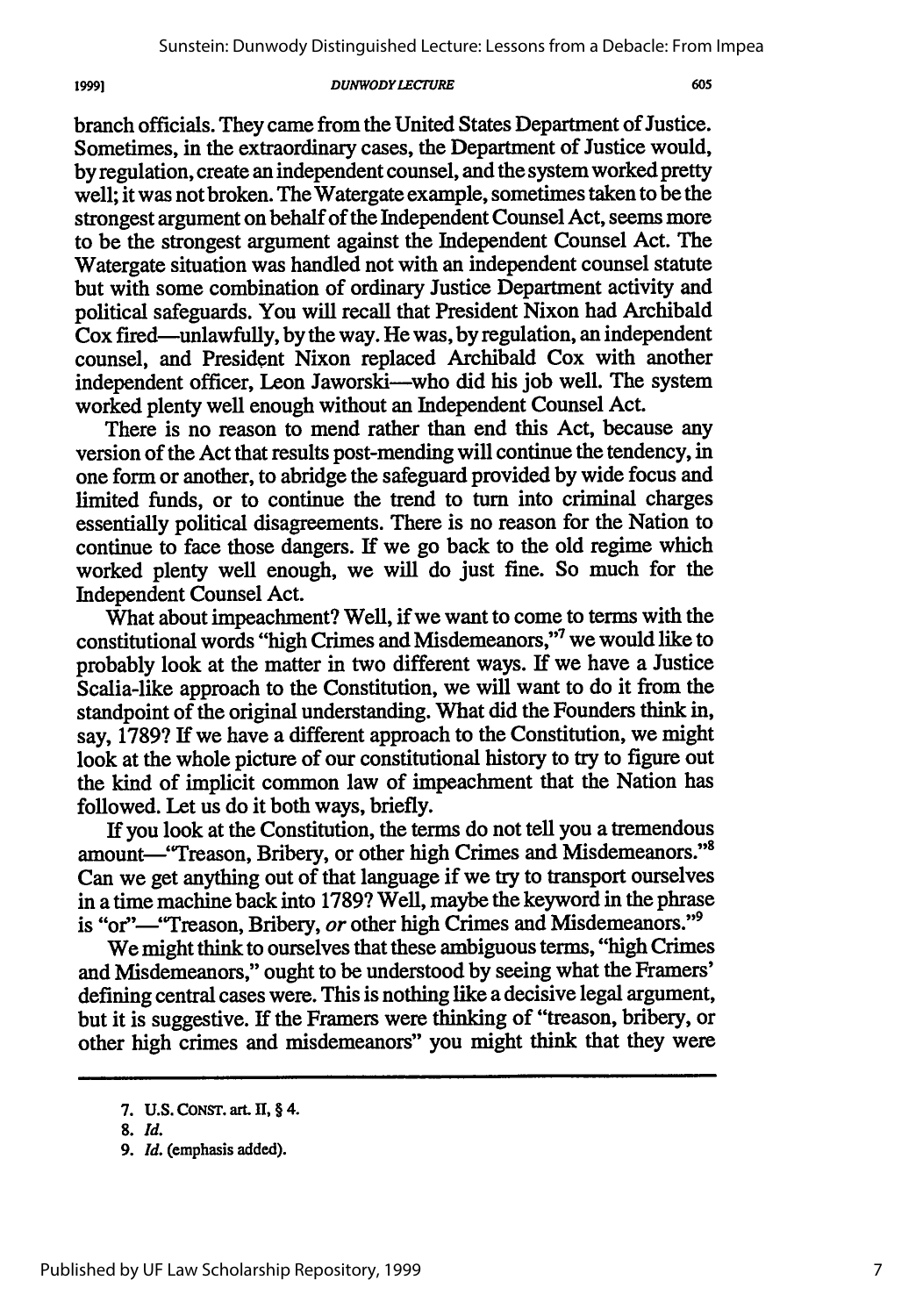thinking of things of the same kind and magnitude as treason and bribery. And, at the time of the Founding, there is no question that "treason" would mean basically what everyone today would think it means.

There is also no question that "bribery" would not mean bribing an official to call traveling when it was very dubious in the last seconds of a basketball game. What was meant by "bribery" was something more like taking money from a foreign nation in order to do something different from what you would otherwise do, or going to members of the Electoral College and paying them to vote for you. Those were actually the examples discussed at the time of ratification. When we think of "treason, bribery, or other high crimes and misdemeanors" we might think that what we are after is an abuse of the authority that people have in virtue of being in the relevant office. So you might think that if the President, in a time of war, decides to sleep eighteen hours a day because it is kind of scary and intimidating, that would be impeachable. Even though it is not a crime, it might qualify as a "misdemeanor" as it was understood in 1789. Or, if the President decides to use the CIA in order to harm his political enemies, there would be no "treason" and no "bribery," but there would be a largescale misuse of distinctly presidential power.

That is kind of a glance at the text. If we look at the original understanding, at the time of the Constitutional Convention, we can fortify that view by noticing that the question, "What were the legitimate grounds for impeachment?", was debated in detail at the Convention itself. Contrary to what has been suggested, this was not an issue on which the Framers said little and left answers to posterity. They said a fair bit. A number of people in the constitutional Convention did not want impeachment at all. They claimed that this would be a recipe for factional fights, hence defeating the system of separation of powers, which could be ensured only if the legislature could not remove the executive.

That was a strongly held position in the Convention. The key people who held it yielded by reference to examples of cases in which the President basically sold the country out during wartime. The swing votes agreed that treason and bribery would be legitimate reasons for removing a President from office. That is basically where the Constitution stood until September, which were the closing days of Constitutional drafting.

At the last moment, George Mason, someone who had been persuaded to support impeachment, said that treason and bribery are too narrow. What if the President subverts the whole Constitution, ignores it, doesn't pay attention to it, doesn't do what the President's authorities are, or does something inconsistent with his distinctly presidential authorities? Shouldn't we allow discharge for "maladministration" also? Madison, at that point, said no, maladministration is too vague and too broad. That's no good. We need a more specific form of words. At which point the Framers put in the words "other high Crimes and Misdemeanors against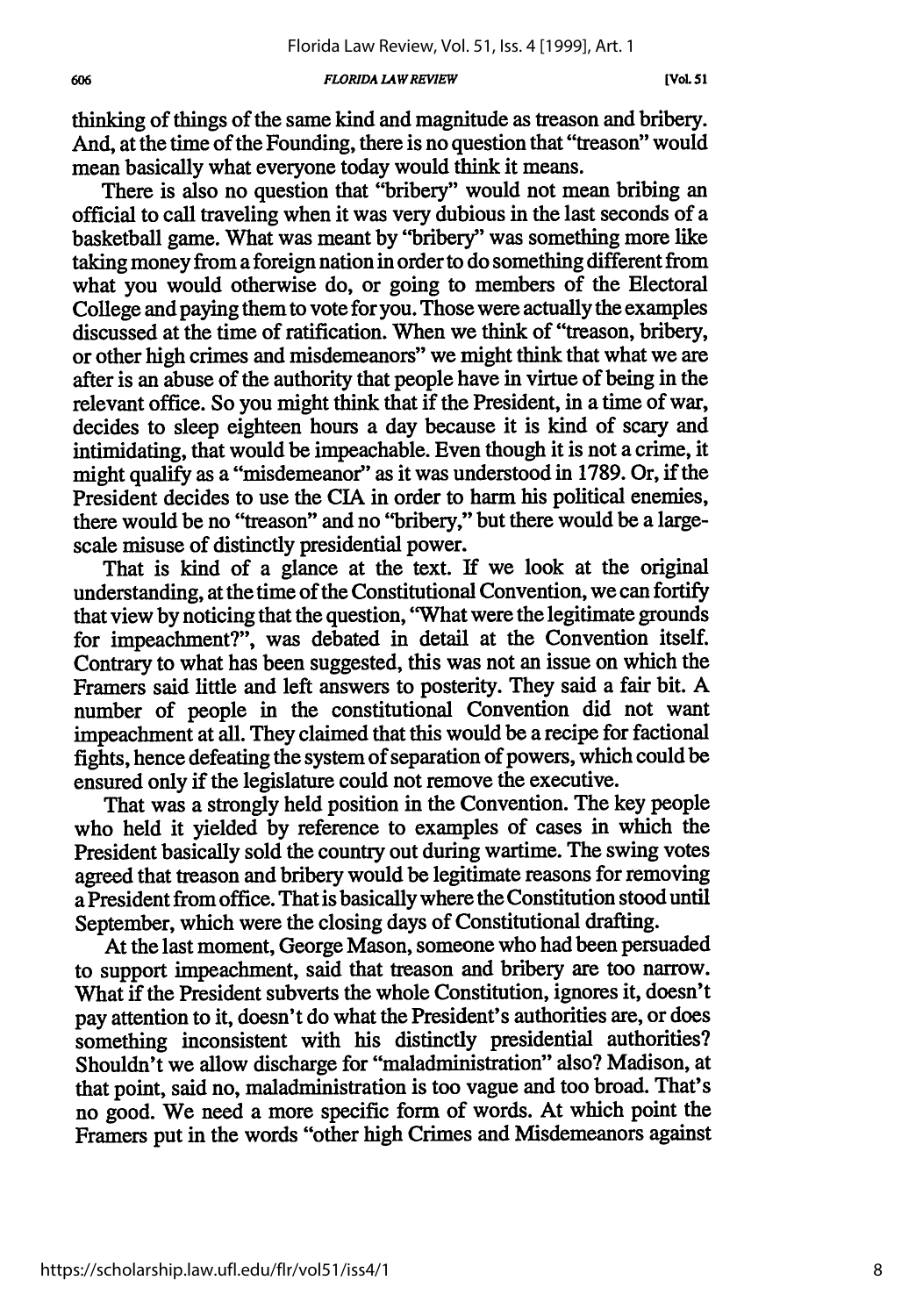the United States,"<sup>10</sup> clearly signaling Mason's concern that you could have things that were like treason and bribery-offenses against the Nation as such, that did not qualify—that should be grounds for impeachment, too.<sup>11</sup>

The words "against the United States" were deleted **by** the Committee on Arrangement and Style, which had no authority to make substantive changes, and thought, it appears, that they were just eliminating redundancy.<sup>12</sup> It turned out to be an important act by the Committee on Arrangement and Style. In any case, it seems pretty clear that **by** the period **1789, 1790,** and **1791,** there was general agreement that the defining cases for impeachment, at least, were large-scale abuses of distinctly presidential authority. Thus, what President Clinton did, and some of what President Nixon was alleged to have done, do not fall within the cases that the Framers had in view, however egregious some or all of those things are.

If we look forward and get a sense of our constitutional history, we will notice a remarkable fact: a tradition of forbearance and restraint on the part of both parties, even in an extraordinarily large number of cases in which something other than forbearance and restraint might have been expected. Here is an historically non-exhaustive list of cases.

President Nixon, as noted, was alleged to have behaved dishonestly with respect to his tax obligations. Many Democrats concluded that that was not a legitimate basis for impeachment because it did not involve misuse of presidential power. And they self-consciously decided not to include that among the grounds for impeaching President Nixon.<sup>13</sup>

President Reagan, it was alleged, sold arms unlawfully to the Contras, and there was extensive discussion of this. Vice President Bush, it was alleged, was also involved in the deal, in violation of the Boland Amendment, which expressly prohibited this kind of transaction. For all of the noise and fury over President Reagan's allegedly unlawful acts, there was no serious talk, at any point, of impeachment. There was an unwillingness to invoke the kind of artillery that would destabilize the Nation, even the face of allegations of unlawful transfers of arms to a nation with whom our relations were quite complex.

It is clear that President Eisenhower lied to the country, very prominently, at least twice. Once he lied in connection with the downing of a U.S. airplane over Russia, which Russia claimed was a spy plane. Eisenhower said that it was not; he knew that it was. It turned out that he had to agree that it was, eventually, because the evidence was

19991

**<sup>10.</sup>** *Id.*

**<sup>11.</sup>** *See* **2 MAX** FARRAND, **THE RECORDS OFTHE FEDERALCONVENTIONOF 1787,** at **499-551 (1966).**

**<sup>12.</sup> See** id. at **600.**

**<sup>13.</sup>** *See* Cass R. Sunstein, *Impeaching the President,* 147 **U. PA.** L. REV. **279, 296** n.70 **(1998).**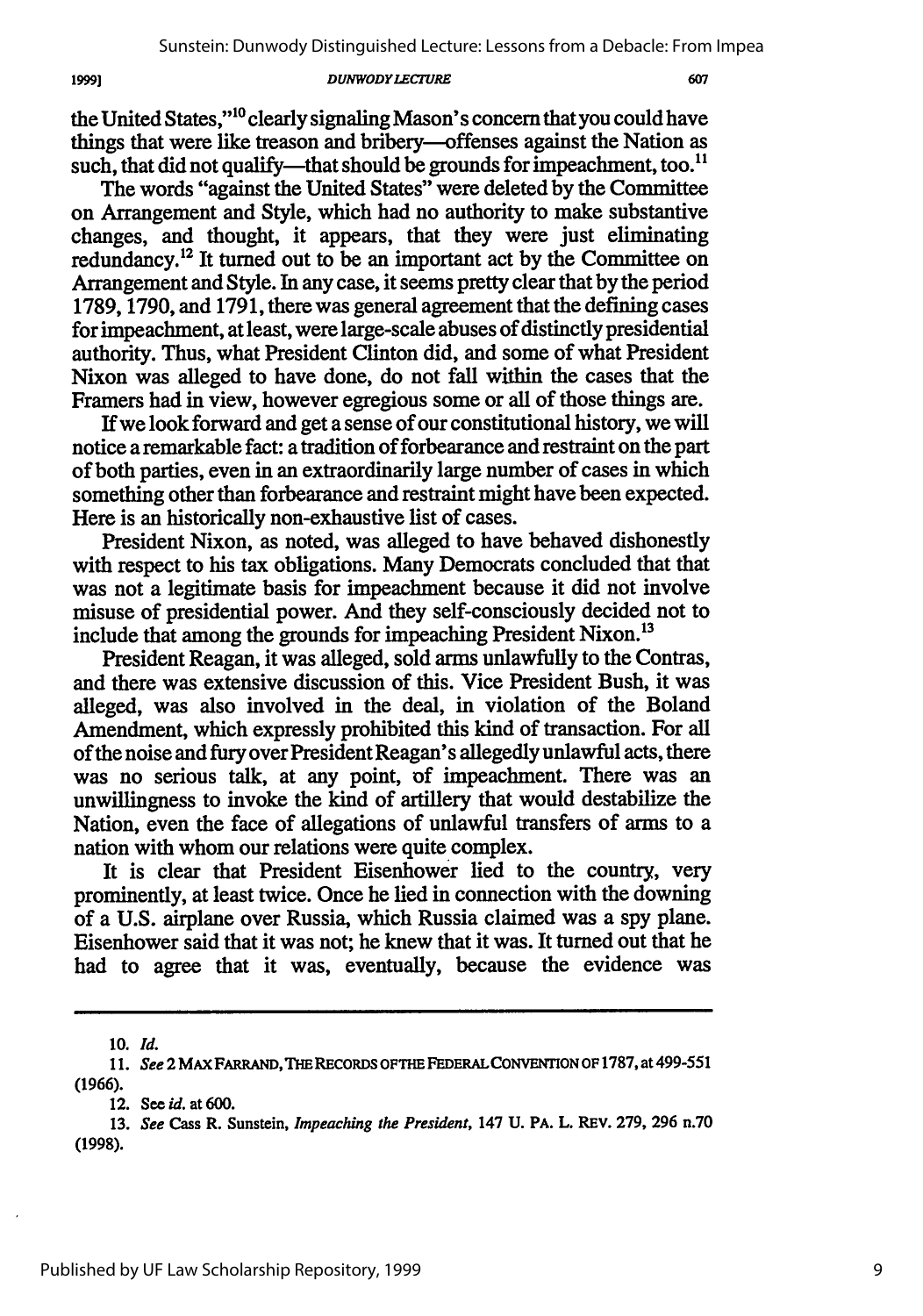overwhelming. He also lied to the country about transferring arms to an unfriendly nation in return for the release of hostages. He said that it did not happen. It did—the documents are crystal clear.

President Roosevelt transferred arms to England under the precursor of the "Lend-Lease" program which became a statutory program. This was an unlawful program in which Roosevelt transferred the arms to England in such a way as to concern the Secretary of Defense about what the Secretary of Defense thought was, this is a quote, "illegality and deception." 14 There was no serious talk, even when the facts came to light, that President Roosevelt should have been impeached.

President Kennedy, in addition to his sexual misconduct, was romantically involved with someone who was romantically involved with at least one high-level member of the Mafia.<sup>15</sup> Now that goes beyond sexual recklessness. That puts the activities of the Justice Department at risk. Nonetheless, even the people who knew it did not think that this was legitimately impeachable.

In context of the Vietnam War, maybe the largest social upheaval since World War **II**, President Johnson was subject to tremendous criticism. He lied to the country on numerous occasions about how things were going and about what was planned. However, not even his fiercest detractors undertook a serious impeachment effort.

President Lincoln suspended the writ of habeas corpus during the Civil War. The courts told him that that was unconstitutional. He basically ignored what the courts told him to do, thereby continuing to suspend the writ of habeas corpus. Even his detractors did not come close to suggesting that this violation of the Constitution's habeas corpus clause was a legitimate ground for impeachment.

Now, I do not mean to suggest, **by** any means, that any of these cases were appropriate cases for impeachment. I do not think any of them were. What I mean to suggest, instead, is that there has been a kind of national convergence, a tacit, case-by-case common law notion that impeachment should be reserved only for the most extreme possible cases of abuse of distinctly presidential authority.

How ought we to think of the impeachment of President Clinton in this light? The most obvious conclusion is that there was only one legitimate impeachment article: the one claiming the President misused his presidential power to get his staff and so forth to **lie** on his behalf. That is the only article that comes within the ballpark. The allegations of perjury

<sup>14.</sup> Aaron Xavier Fellmeth, *A Divorce Waiting to Happen: Franklin Roosevelt and the Law of Neutrality, 1935-1941,* 3 BuFF. J. INr'LL. 413, 486 (1996-97).

*<sup>15.</sup> See, e.g., Dangerous World: The Kennedy Years* (ABC television broadcast, Dec. 4, 1997) (reporting that Judith Campbell met Kennedy through Frank Sinatra, became Kennedy's lover, and was "involved in Kennedy's secret dealings with the Mafia").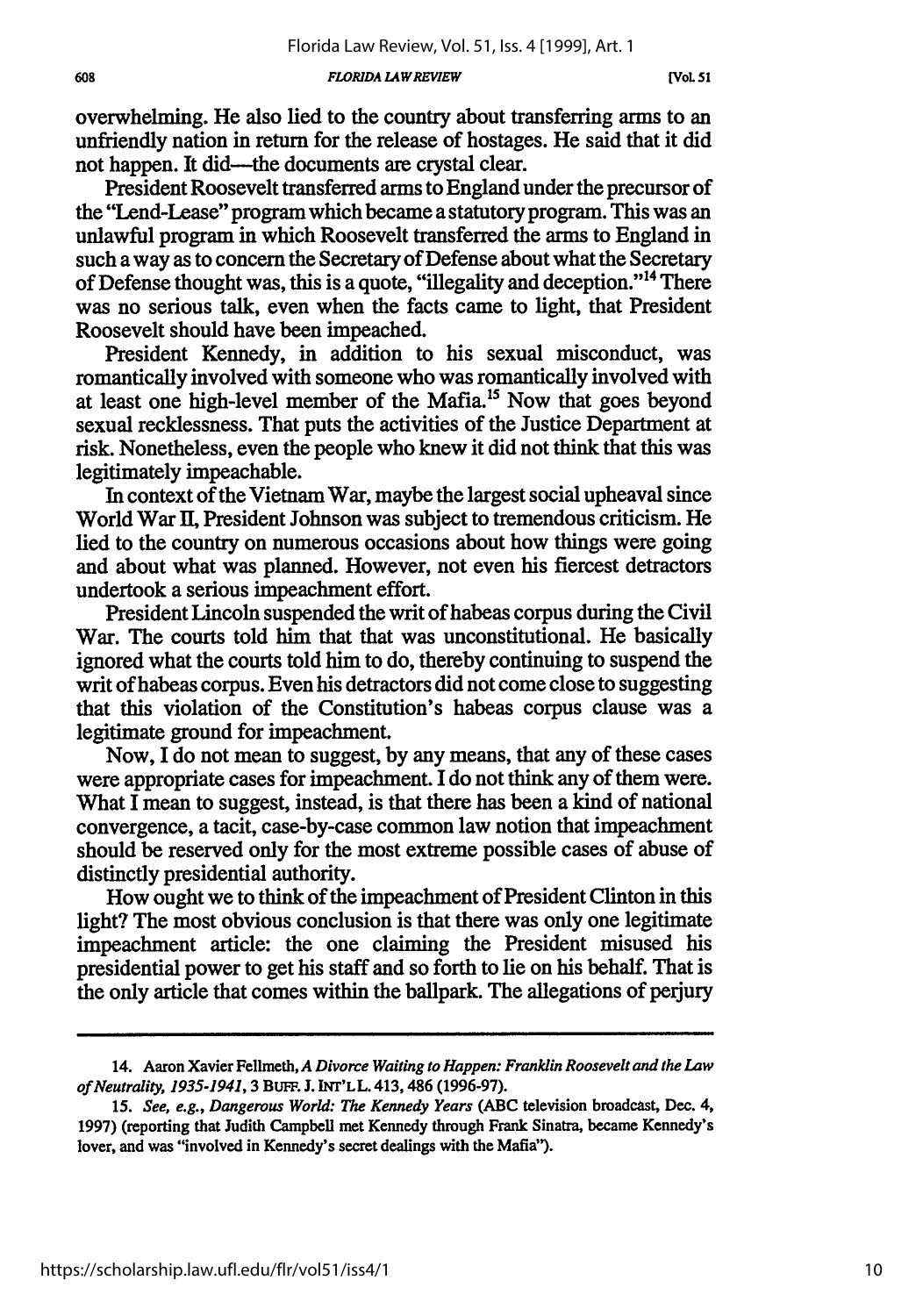609

and obstruction of justice, while quite serious and severe—these are, after all, felonies, and are nothing to laugh at or trivialize—are not legitimate bases for impeachment, even though they are legitimate bases for criminal punishment.

To the suggestion that this means the President of the United States can continue to serve if he or she is a felon, the answer is: absolutely. That is our Constitution. The Constitution does not make the President removable for the commission of a felony; it makes the President removable for "Treason, Bribery, or other high Crimes and Misdemeanors,"<sup>16</sup> and those are not the things at issue.

To the suggestion that this means the President can continue to serve, even if he has violated the rule of law, the answer is the most obvious proposition in the whole debate—that Presidents frequently have violated the rule of law. President Truman seized the steel mills, President Johnson probably violated the law several times in connection with the Vietnam War, while President Roosevelt and President Eisenhower certainly violated the law. Violations of the rule of law do not make out an impeachable offense.

Maybe the deeper problem is that it is going to be very hard in practice to distinguish this impeachment from other imaginable grounds for impeachment that will arise in the future. This is not to say that what President Reagan did is worse than or better than what President Clinton did. It is only to say that reasonable people go both ways on that issue. So long as we have reasonable people going both ways on that issue, this impeachment, as a precedent, threatens to undo our common law understanding of what the legitimate grounds for impeachment are, and what the nature of the standard is.

The upshot of all this is that there are two ways to read the recent events, and either, for the purposes just suggested, would be good enough. One way-the preferred way-is to say that this is like the impeachment of President Johnson, which historians have found a partisan matter in which those who resisted impeachment were heroes. Of course, this is not to say that President Johnson did not violate the law-he did. He fired a Cabinet head in violation of a statute. Nonetheless, that was a partisan impeachment, and a highly destabilizing event where the impeachment device was used as a political tool. The best notion is that the Clinton impeachment was illegitimate and ought not to be repeated.

An alternative reading—which Republicans in favor of impeachment seem to be converging toward—is to say that this was a legitimate impeachment because of the very unusual and genuinely egregious nature of the President's misconduct in connection with the criminal justice

l,

**<sup>16.</sup> U.S. CONST. art. II,** § 4.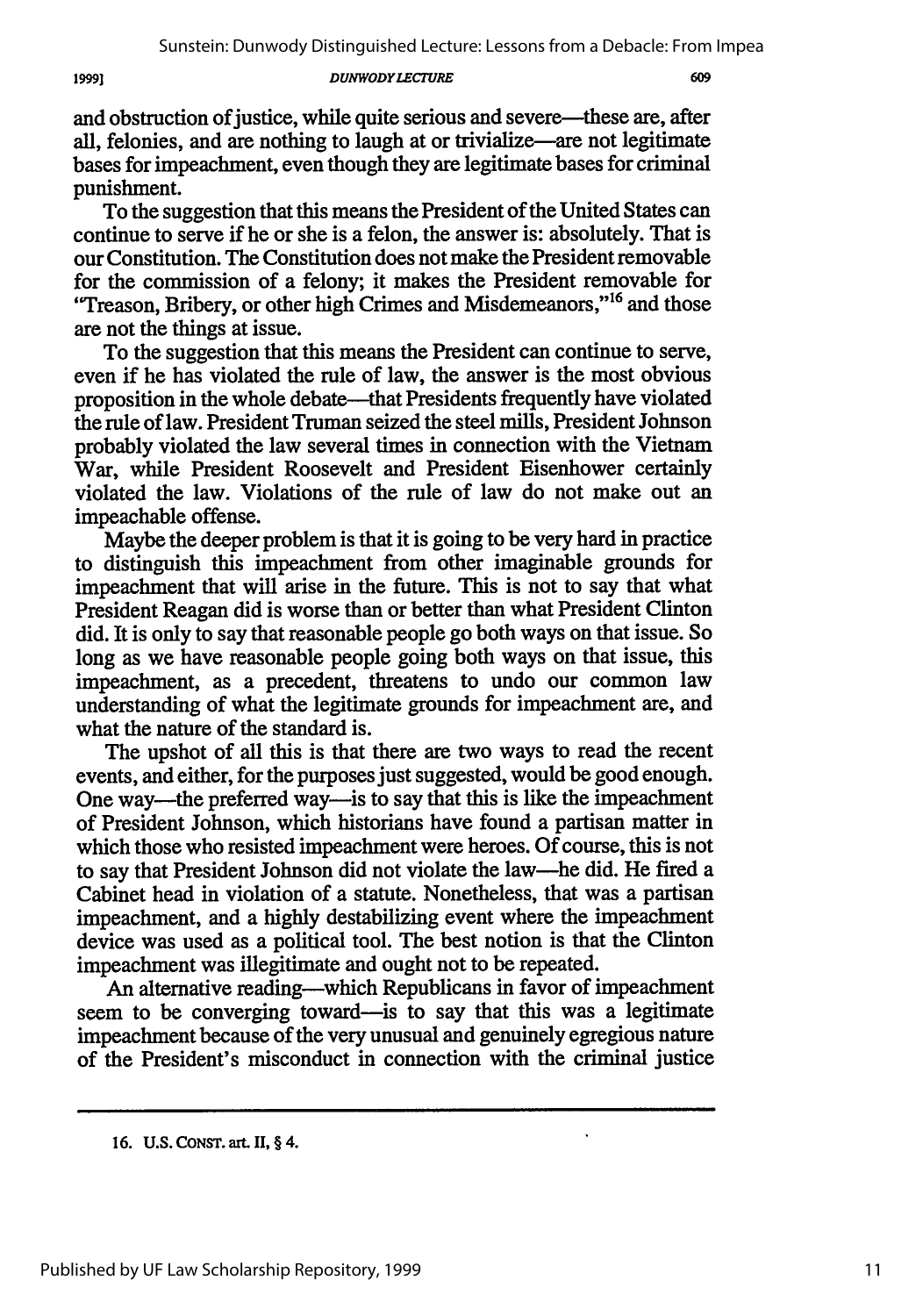system. What is unusual about this view is that the President committed quite serious crimes in the course of activities which frequently place ordinary citizens at risk. This does not endanger the general principle that impeachment is generally for cases of large-scale abuse of distinctly presidential power. All this means is that this-President Clinton's particular crimes of perjury and obstructing justice-is one thing that does not fall within "generally." In other words, it is a narrow exception to the Senate prerequisite.

You will have noticed that I prefer the view that this was an unconstitutional impeachment to the second view, that this was a legitimate, but narrow, case of impeachment. But either will do the trick for the future. Either will work for posterity. Those are the main propositions. Here are three littler ones.

Number one: It has become very popular to blame the Supreme Court for causing all of this. It has become popular to blame the Supreme Court on the theory that none of this would have happened if the Court had struck down the Independent Counsel Act in *Morrison v. Olson,* or if the Supreme Court had not allowed the civil action to go forward in *Jones v. Clinton.* Justice Scalia is not a gloater, but he must have been something like the most gratified man in Washington to hear people who do not normally like Justice Scalia quoting him and admiring him for his prescience. And his dissenting opinion against *Morrison* was really on the money about the nature of the Independent Counsel Act and the incentives it creates. The problem with the claim that the Supreme Court was wrong in *Morrison* is, in my view, that it is not very easy to come up with a *constitutional* argument that legitimates the invalidation of the Independent Counsel Act.

At the time of the Founders, it is not at all clear that the people thought that all prosecution needed to be under the arm of the President. Indeed, at the time of the Founding, and for about a hundred years afterwards, U.S. District Attorneys were not in law or in fact under the power of the President of the United States. It was only about a hundred years later that the Department of Justice was created and started centralizing everything. The notion that prosecutorial authority must, by virtue of being prosecutorial, be under the President's arm, finds no good home in the Constitution's original understanding. Now, maybe we could come up with an argument that would not be based on the original understanding, but that would suggest that the Independent Counsel Act should be doomed on constitutional grounds. Maybe the argument would have roughly the form that the Independent Counsel Act abridges liberty because of the narrow focus and unlimited budget. But that has a kind of jerry-built quality, of the sort that the Warren Court has been reasonably criticized for using to invalidate legislation. And the Supreme Court's reluctance to invalidate an act of Congress made a certain intuitive sense: we do not want people who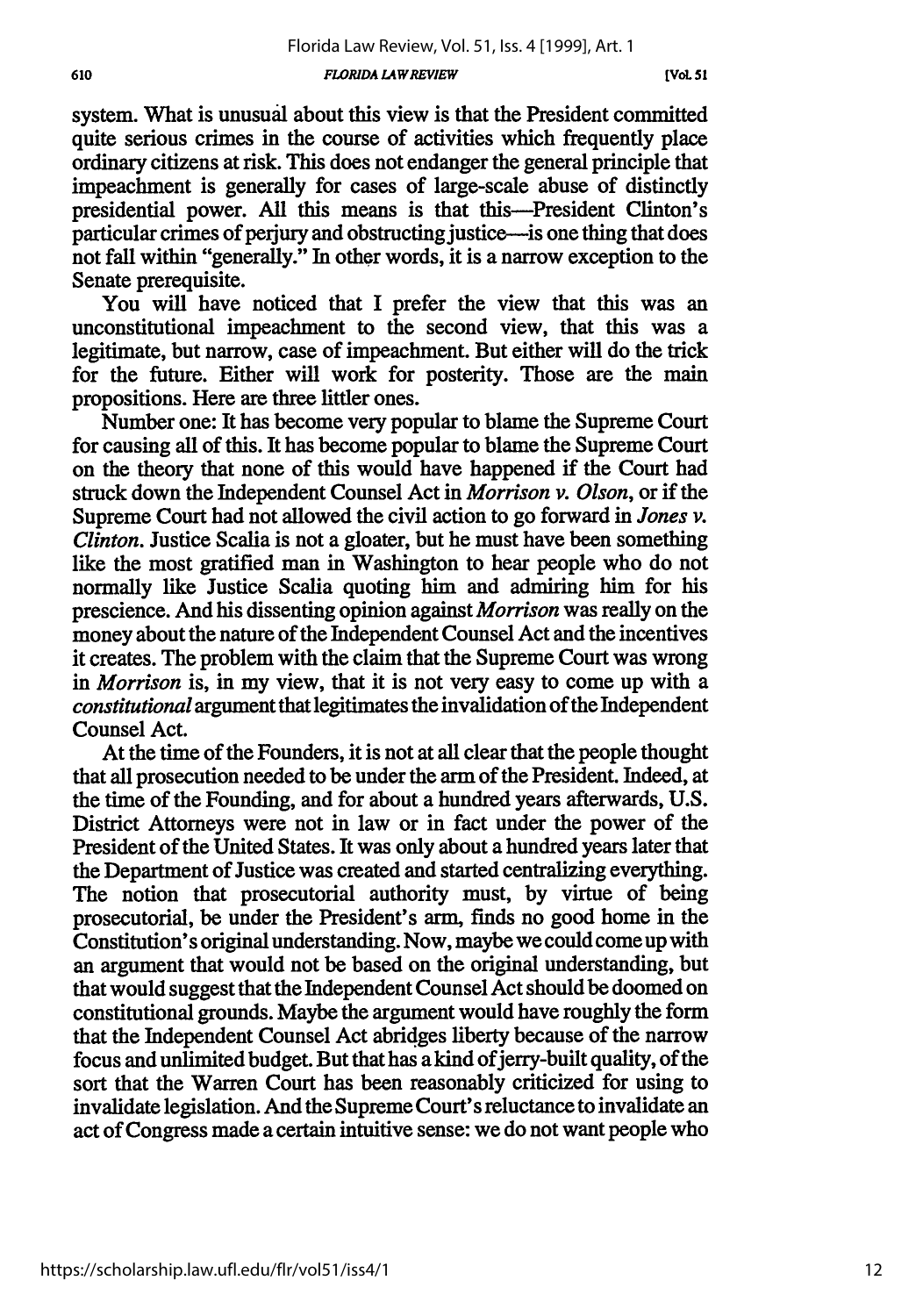are investigating the highest officials in the land to be subject to discharge by the highest official in the land.

The notion that that reasonable judgment by Congress is constitutionally illegitimate seems extremely adventurous. So this is my suggestion: Justice Scalia had the policy right, but he did not have the Constitution right. And the proper remedy, as Justice Scalia often says, for an objection of this kind, is political and not constitutional. The same thing might be said about *Jones v. Clinton.* After all, there are some immunities in the Constitution-the Speech or Debate Clause, for example, gives Congress immunity with regard to speeches on the House floor; but there is no express presidential immunity from civil suits.

If I may, I will just tell you a little bit of an exchange I had when I was testifying in Congress.17 The members of Congress were extremely upset about the notion that the President could not be punished for these possibly criminal activities until he was out of office-which is my view. Congress, meanwhile, is protected against any kind of action for speeches and debates on the floor. There is nothing foreign to our traditions, in order to serve the public, of creating certain protections against civil and criminal actions. There is nothing new about that. Congress, itself, benefits from that. Indeed, there are several implied immunities in the Constitution. I am sure that you know about them. But they often come from thinking that the relevant officer cannot possibly perform his job if the relevant officer is not going to be immune.

As disastrous as *Jones v. Clinton* turned out to be, it is a pretty unusual case. And the notion that the President cannot perform his job if he is subject to civil actions seems odd. Most people, probably some in this room, have performed their jobs while being subject to civil actions. There is nothing completely disabling about a civil lawsuit. The Supreme Court rightly resisted the claim to build up from an ambiguous constitutional text an immunity that certainly is not there and that is not a necessary implication from it. As in *Morrison v. Olson,* the proper remedy to the policy problem-which Justice Breyer uniquely identified-is statutory, not constitutional. Congress should, it seems to me, pass a law saying that while the President is in office, he or she cannot be subject to civil actions, but the statute of limitations is not going to bar suits that are brought the day after he or she leaves. That is not to protect the President. That is not our concern. It is to protect the country, which is the same theory that underlies the narrow account of the legitimate grounds for impeachment that the Founders adopted and that I have tried to emphasize here.

A further point is that many people have suggested that Congress ought

**<sup>17.</sup> See** Testimony Before the United States House of Representatives comm. on the Judiciary, Subcomm. on the Const. (Nov. 9, 1998) (statement of Cass R. Sunstein).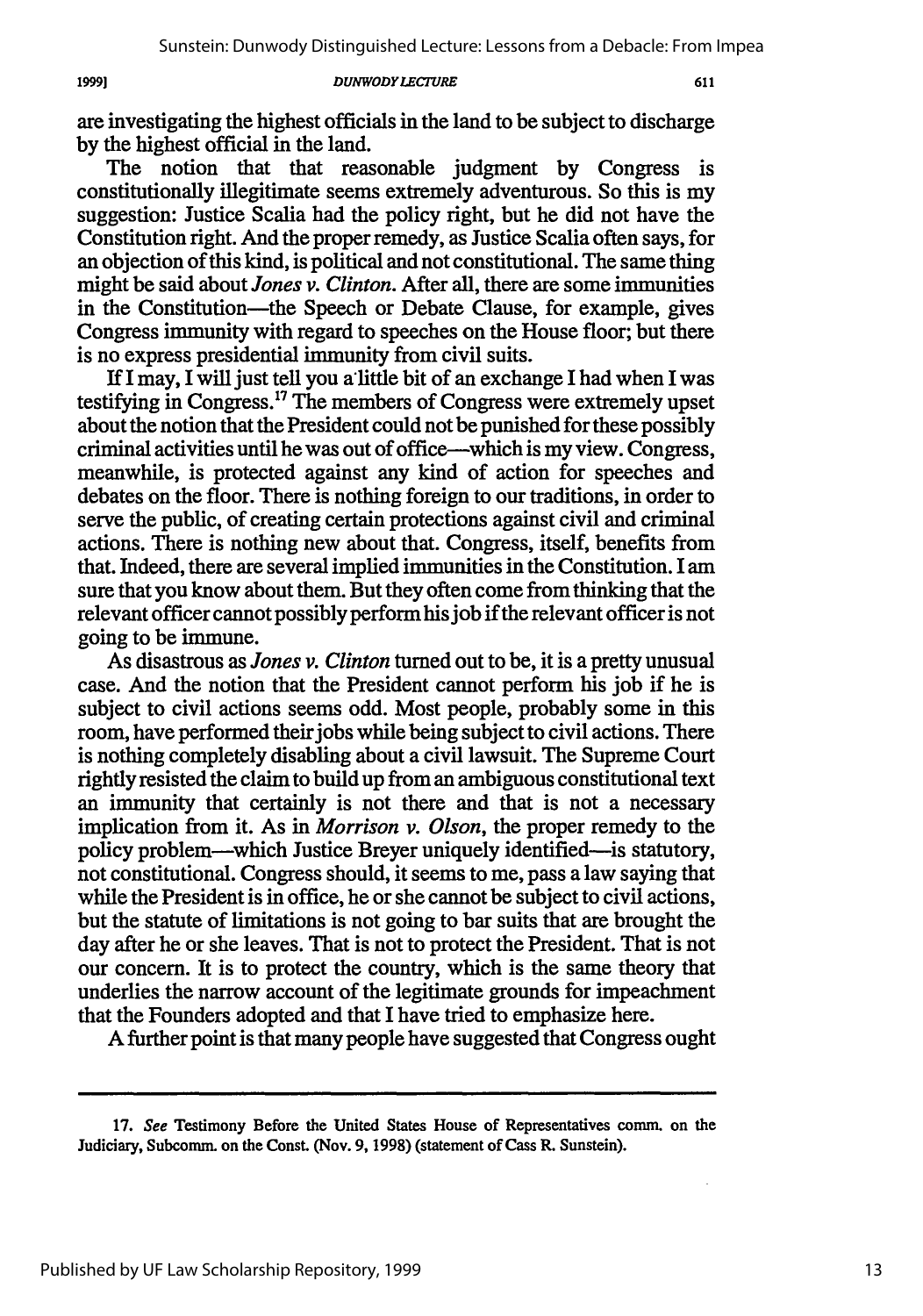to-and, if encouraged, will-take its constitutional obligations quite seriously. And we ought not to think of the judiciary as uniquely invested with power to think about the meaning of the Constitution. But in this, the most public encounter between our elected representatives and the Constitution of the United States, there were many troubling features. Many members of Congress repeatedly suggested that any crime or violation of the oath of office or violation of the "take-care" clause calls for impeachment, even though the Constitution unambiguously says otherwise, and even though many people, including members of those representatives' own staffs, were told that the Constitution expressly says otherwise.

The overwhelming majority—and the word "majority" states it too weakly-of constitutional law teachers believed that President Clinton committed possibly felonious acts, but not impeachable acts. The overwhelming majority of Constitutional Law teachers may have been wrong-and this would not be the first time. But the vote in the House of Representatives split, astonishingly, along partisan lines, and the witnesses before the House Judiciary Committee consisted of a handpicked group of people. You had to search very far and wide to find nine constitutional scholars who thought President Clinton's impeachment was legitimate. Congress searched far and wide and found nine, and they opposed those nine to the hundreds of others who disagreed. The best way to predict members' judgments about the constitutional issue was looking at party affiliation. Nothing else was nearly as good-geography, law degree, gender, race-nothing else was nearly as good as party affiliation.

My fellow llinoisan, Congressman Hyde, the Chairman of the House Judiciary Committee, consistently argued that this was a process mandated by the Constitution, and that the Constitution required its continuation-as if anything in the document meant that the process had to continue as long as possible. There is nothing in the document supporting that judgment. This is not a reason to give up on the notion, that constitutional interpretation within the Congress of the United States should play a larger role and have a bigger place. But it does provide some new basis for skepticism about the possibility that it can be done on either side in good faith.

What about the law of sexual harassment? Many people have urged that the two culprits are the Independent Counsel Act and the law of sexual harassment. In my view, that has half of the picture right, because there is nothing to blame in the law of sexual harassment. Jones's own case was a tough one, and the District Court, rightly or wrongly-but certainly not unreasonably--dismissed the case. This does not suggest that the sexual harassment law is out of control, or a basis for crazy lawsuits. On the contrary, if anything, it is just the opposite. But there is one problem, and it is not trivial.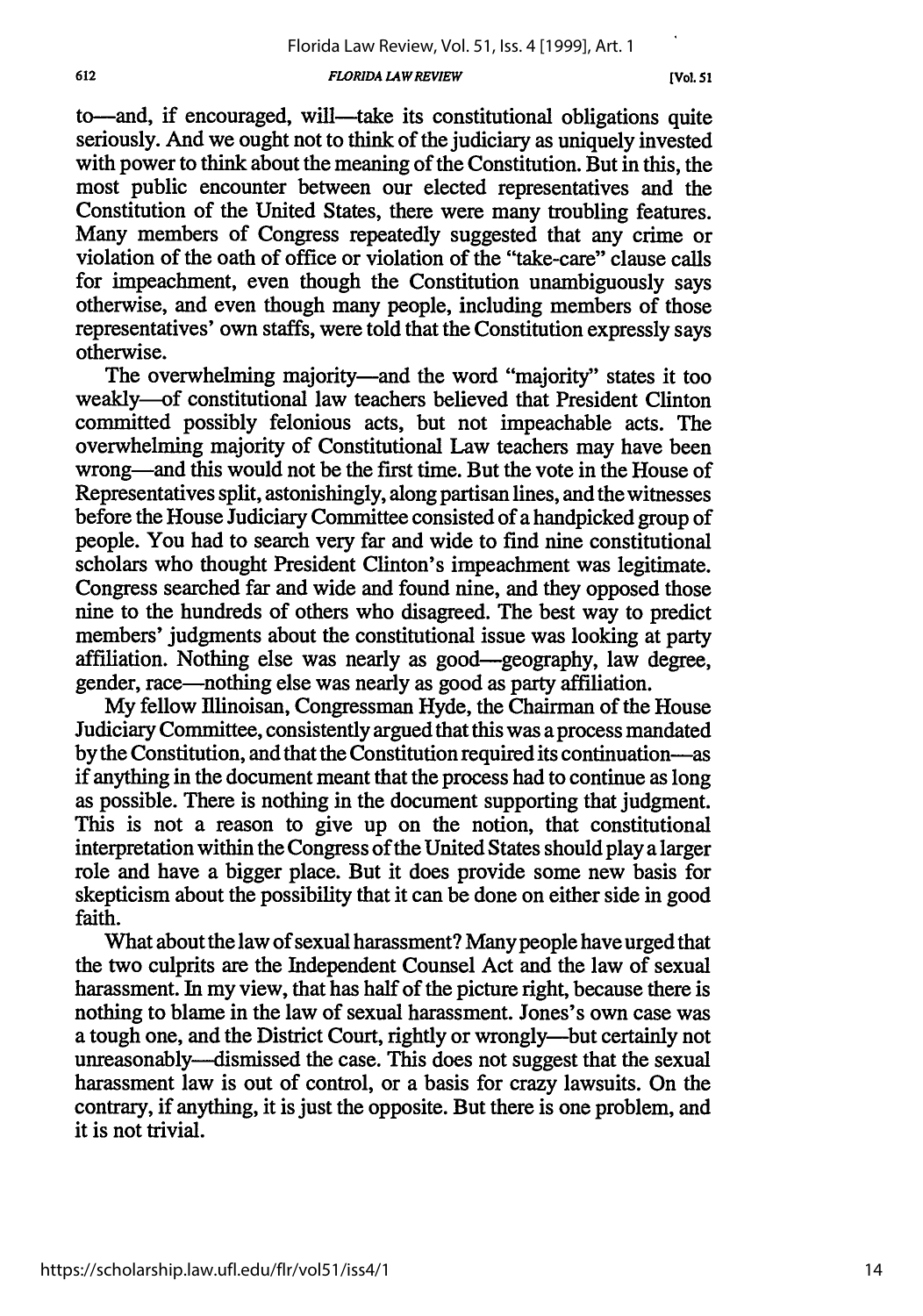The problem that turned up is that in any case involving a sexual harassment allegation, it is apparently open to the plaintiff, at least in some trial courts, to undertake fairly extensive discovery about the consensual sexual activity of the defendant. That is bad for two reasons. One reason is that it opens up to public view activities that may well have a legitimate claim to secrecy. The other problem with this is that it creates a tremendous weapon to extract settlements. Now we do not know the magnitude of the problem, but from talking with trial judges, I, at least, have a sense that this is not a trivial problem. It happens.

What might be done about it? Well, the first notation is let us not overreact. There are two sides to the story. Sexual harassment cases generally involve no witnesses, and the only way the plaintiff can prove that this happened was to show that there was a pattern. Moreover, the only way that he or she, usually she, can prove that there is a pattern, is to try to get other instances before the trier of fact. So, if you say that you cannot ever inquire into activities that the defendant says were consensual, you may insulate defendants from accurate charges. Again, there are two sides to this.

What might be done? Well, here are two tentative suggestions about how to fix this not huge, but not trivial, problem. One is to have secret proceedings to make sure everything is sealed. The other is to condition certain questions on the part of the plaintiff on a prima facie showing that her case has merit or that the activity she wishes to discover was not consensual.

It is time, now, to conclude. My first suggestion is that the Independent Counsel Act should be permitted to expire. It serves as a case study in the law of unintended consequences. This, after all, was a statute designed to increase trust in government, yet it has had exactly the opposite effect. The way high-level illegality ought to be handled is through the ordinary procedures of the Department of Justice, which is filled with civil servants who know what they are doing. Furthermore, the great run of cases can be entrusted, and the exceptional cases can be handled, as in the Watergate era.

The second proposition is that, with respect to impeachment, it is very important that the nation converge, regardless of what we think about the impeachment of President Clinton, on the proposition that impeachment of a President is exceedingly rare, and is generally, if not exclusively, reserved to high-level misconduct on the President's part. It involves the misuse of authority that he or she has **by** virtue of being President. That tracks the original understanding of the Clause and our practices since the Constitution was ratified.

I have also suggested that we ought not to blame the Supreme Court in *Morrison and Jones v. Clinton;* the Court did what it was supposed to do, and there are statutory remedies for the problems created by these cases.